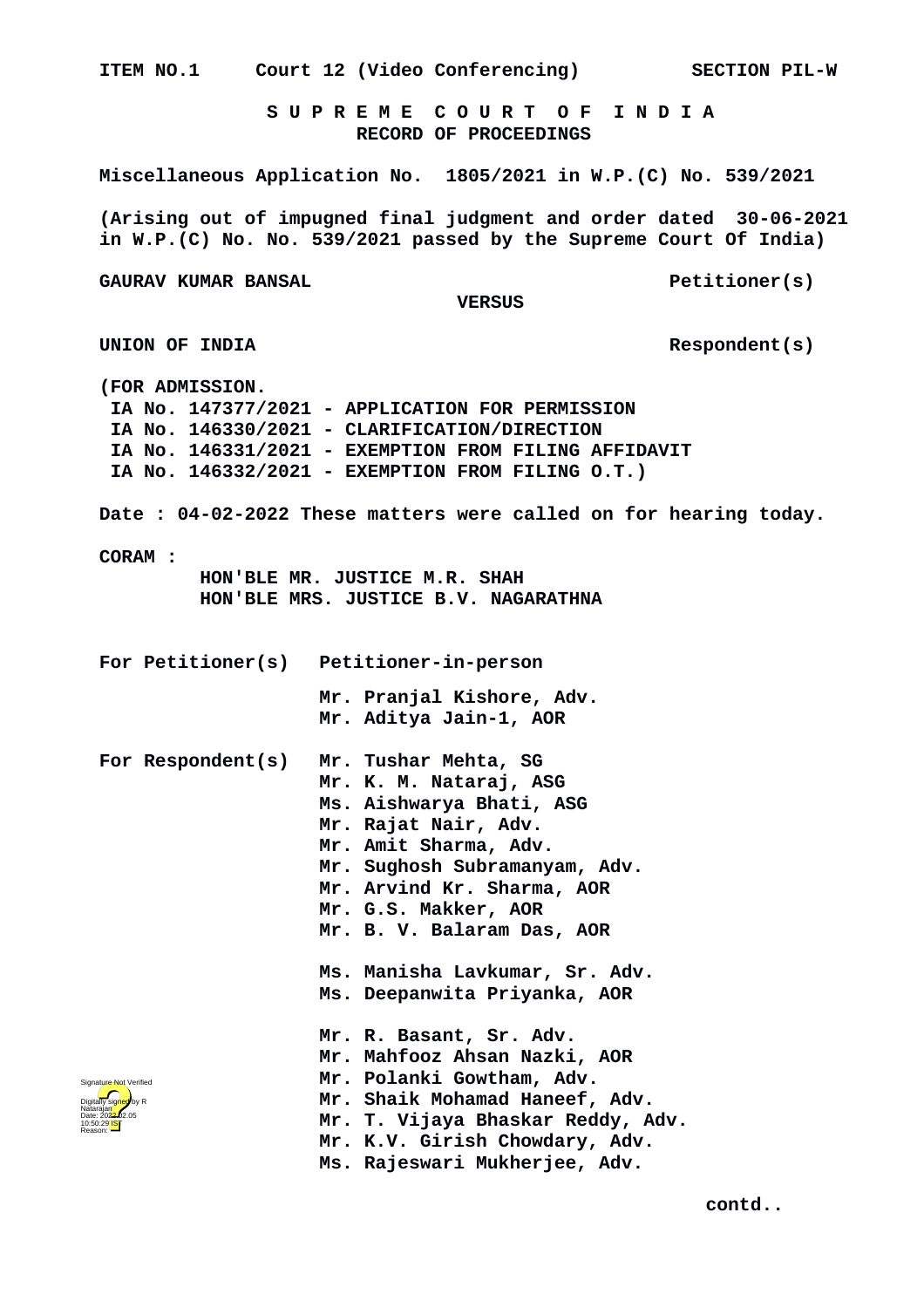**Ms. Diksha Rai, AOR Mr. Ankit Agarwal, Adv. Ms. Ragini Pandey Adv. Mr. Arun R. Pednekar, Adv. Ms. Mukti Chowdhary, AOR Mr. Anil Grover, Sr. AAG Ms. Noopur Singhal, Adv. Mr. Rahul Khurana, Adv. Mr. Sanjay Kjumar Visen, AOR Mr. Bhawar Jadon, Adv. Ms. Adira A. Nair, Adv. Ms. Babita Mishra, Adv. Mr. Amit Gupta, Adv., Mr. Sanjeev Prakash Upadhayay, Adv. Dr. Monika Gusain, AOR Mr. Darpan KM., Adv. Ms. Amrita Sharma, Adv. Mr. Rajat Jonathan Shaw, Adv. Mr. D.K. Devesh, AOR Mr. Shailesh Madiyal, Adv. Mr. Vaibhav Sabharwal, Adv. Ms. Neha Jain, Adv. Mr. G.M. Kawoosa, Adv. Ms. Taruna Ardhendumauli Prasad, AOR Mr. Saurabh Mishra AAG Mr. Sunny Choudhary, AOR Mr. Nachiketa Joshi, Adv. Mr. Rahul Chitnis, Adv Mr. Sachin Patil, AOR Mr. Aaditya A. Pande, Adv. Mr. Geo Joseph, Adv. Ms. Shwetal Shepal, Adv. Mr. Siddhesh Kotwal, Adv Ms. Ana Upadhyay, Adv Ms. Manya Hasija, Adv Ms. Pragya Barsaiyan, Adv Mr. Akash Singh, Adv Mr. Nirnimish Dube, AOR Mr. Joby P. Varghese, AOR Ms. Ranjeeta Rohatgi, AOR**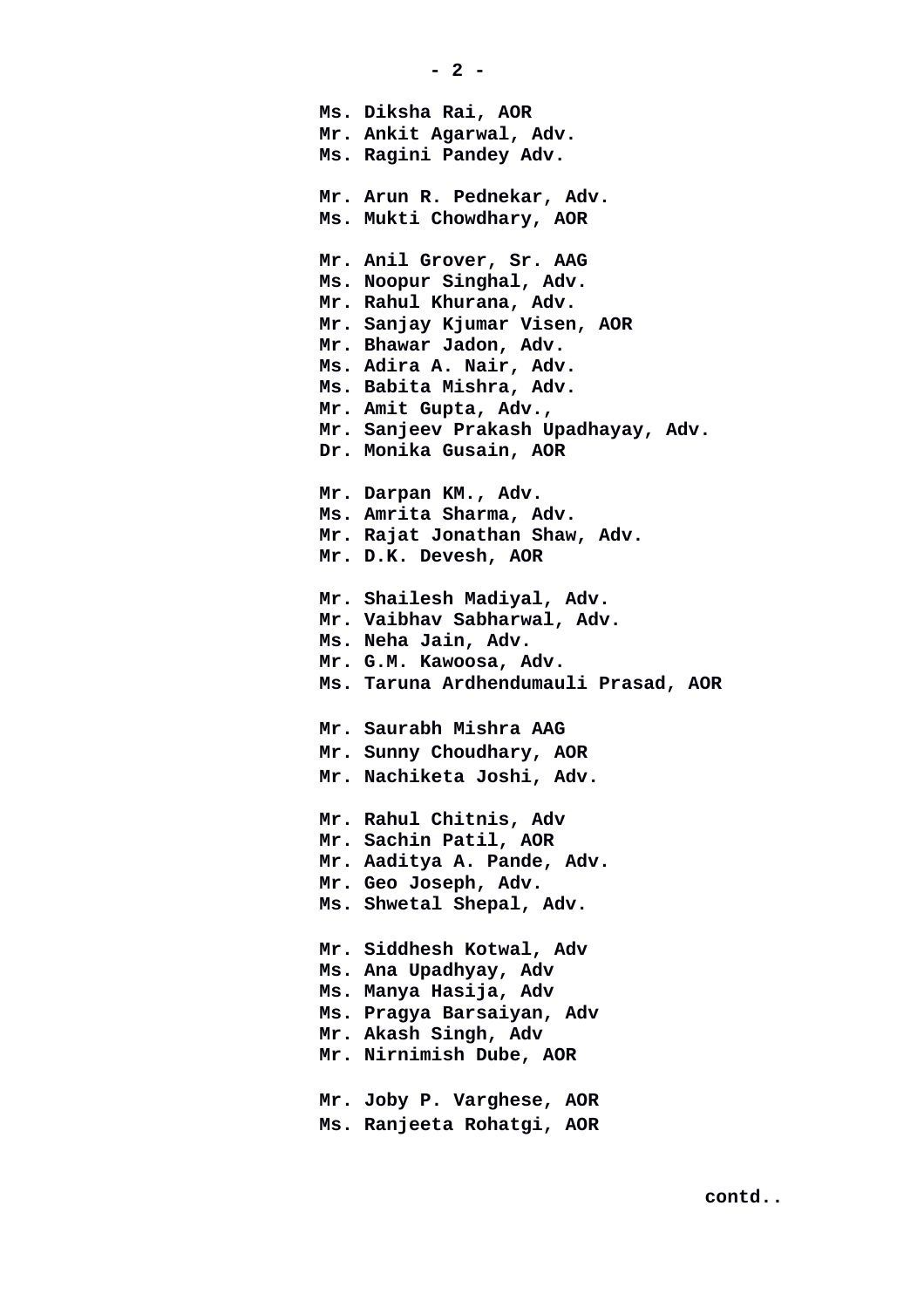**- 3 - Dr. Manish Singhvi, Sr. Adv. Mr. Arpit Parkash, Adv. Mr. Sandeep Kumar Jha, AOR Mr. Ardhendumauli Kumar Prasad, AAG Mr. Tanmaya Agarwal, AOR Mr. Wrick Chatterjee, Adv. Mr. Rahul Verma, AAG Mr. Vishwa Pal Singh, AOR Mr. Suhaan Mukerji, Adv. Mr. Raghent Basant, Adv. Mr. Vishal Prasad, Adv. Mr. Nikhil Parikshith, Adv. Mr. Abhishek Manchanda, Adv. Mr. Sayandeep Paharii, Adv. for M/s. PLR Chambers And Co., AOR Mr. Shubham Bhalla, AOR Mr. Yajur Bhalla, Adv. Mr. Ashish Vajpayee, Adv. Mr. Deepak Samota, Adv. Mr. Sumeir Ahuja, Adv. Mr. Aravindh S., AOR Ms. C. Rubavathi, Adv. Mr. Sumeer Sodhi, AOR Mr. S. Udaya Kumar Sagar, AOR Ms. Sweena Nair, Adv. Mr. P. Mohith Rao, Adv. Mr. Krishan Raj Thaker, AAG Ms. Pragya Baghel, Adv. Mr. Abhishek Roy, Adv. Ms. Tulika Mukherjee, AOR Ms. Aastha Shrestha, Adv. Mr. Avijit Mani Tripathi, AOR Mr. Upendra Mishra, Adv. Mr. T.K. Nayak, Adv. Mr. K.V. Kharlyngdoh, Adv. Mr. Amit Anand Tiwari, AAG Mr. D. Kumanan, AOR Mr. Chirag M. Shroff, AOR Mr. Amandeep Mehta, Adv.**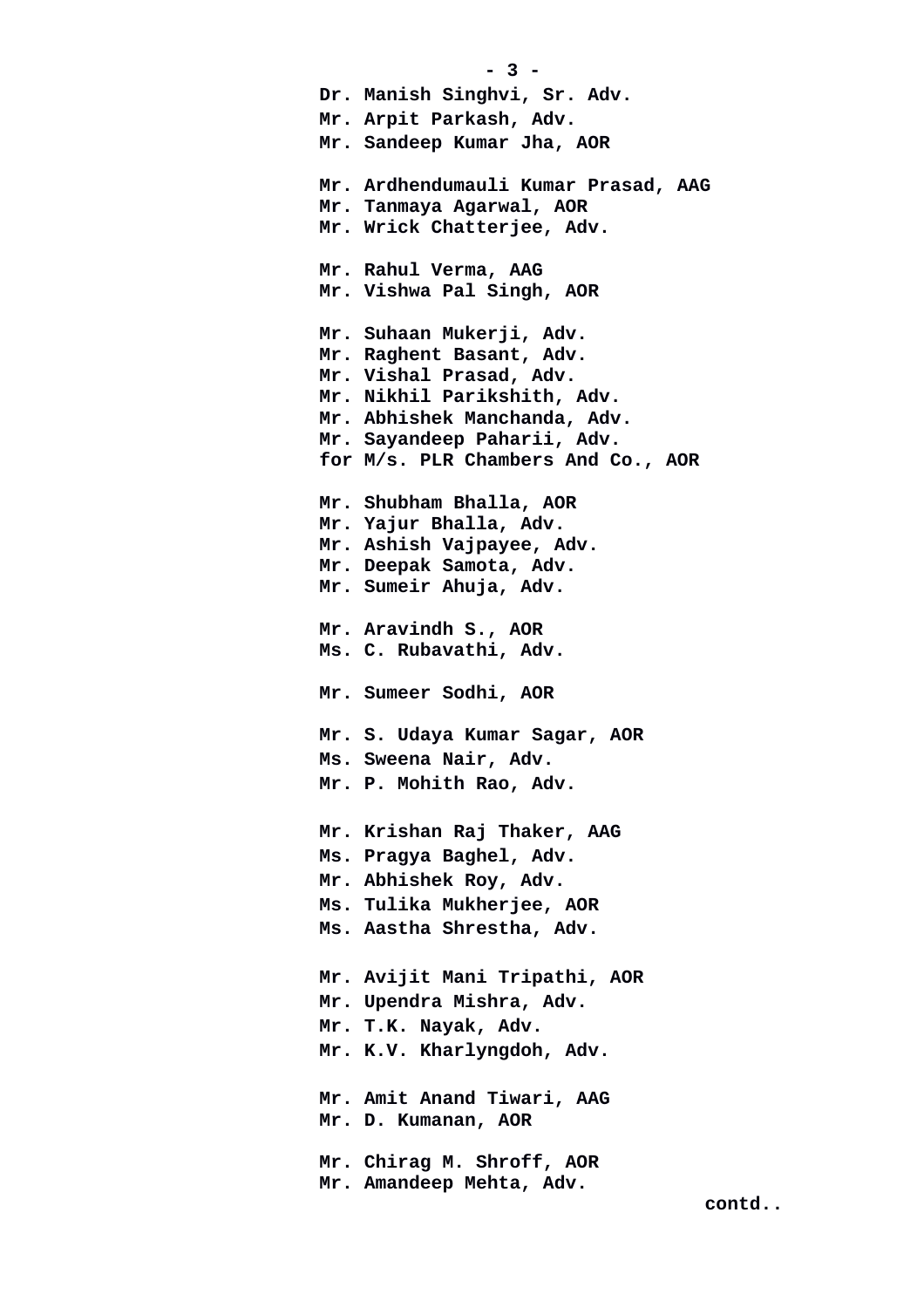**Mr. Vivek Kohli, Adv. Gen. Mr. Sameer Abhyankar, AOR Ms. Yeshi Rinchhen, Adv. Mr. Abhinav Mishra, Adv. Ms. Nishi Sangatani, Adv. Mr. Abhinav Mukerji, AOR Mrs. Bihu Sharma, Adv. Ms. Pratishta Vij, Adv. Mr. Akshay Shrivastava, Adv. Mr. Nishe Rajan Shonker, AOR Ms. Anu K. Joy, Adv. Mr. Alim Anvar, Adv. Mr. Abhimanyu Tewari, AOR Ms. Eliza Bar, Adv. Mr. Pukhrambam Ramesh Kumar, AOR Ms. Anupama Ngangom, Adv. Mr. Karun Sharma, Adv. Mr. V.N. Raghupathy, AOR Mr. Md. Apzal Ansari, Adv. Mrs. K. Enatoli Sema, AOR Mr. Amit Kumar Singh, Adv. Ms. Chubalemla Chang, Adv. Mr. Shuvodeep Roy, AOR Mr. Kabir Shankar Bose, Adv. Mr. Ishaan Borthakur, Adv. Mr. Ankur S. Kulkarni, AOR Mr. Susheel Joseph Cyriac, Adv. Ms. Uditha Chakravarthy, Adv.**

 **UPON hearing the counsel the Court made the following O R D E R Despite our earlier order directing all the State Governments to give full particulars of the deaths due to Covid-19 registered with their portal and the number of persons to whom the**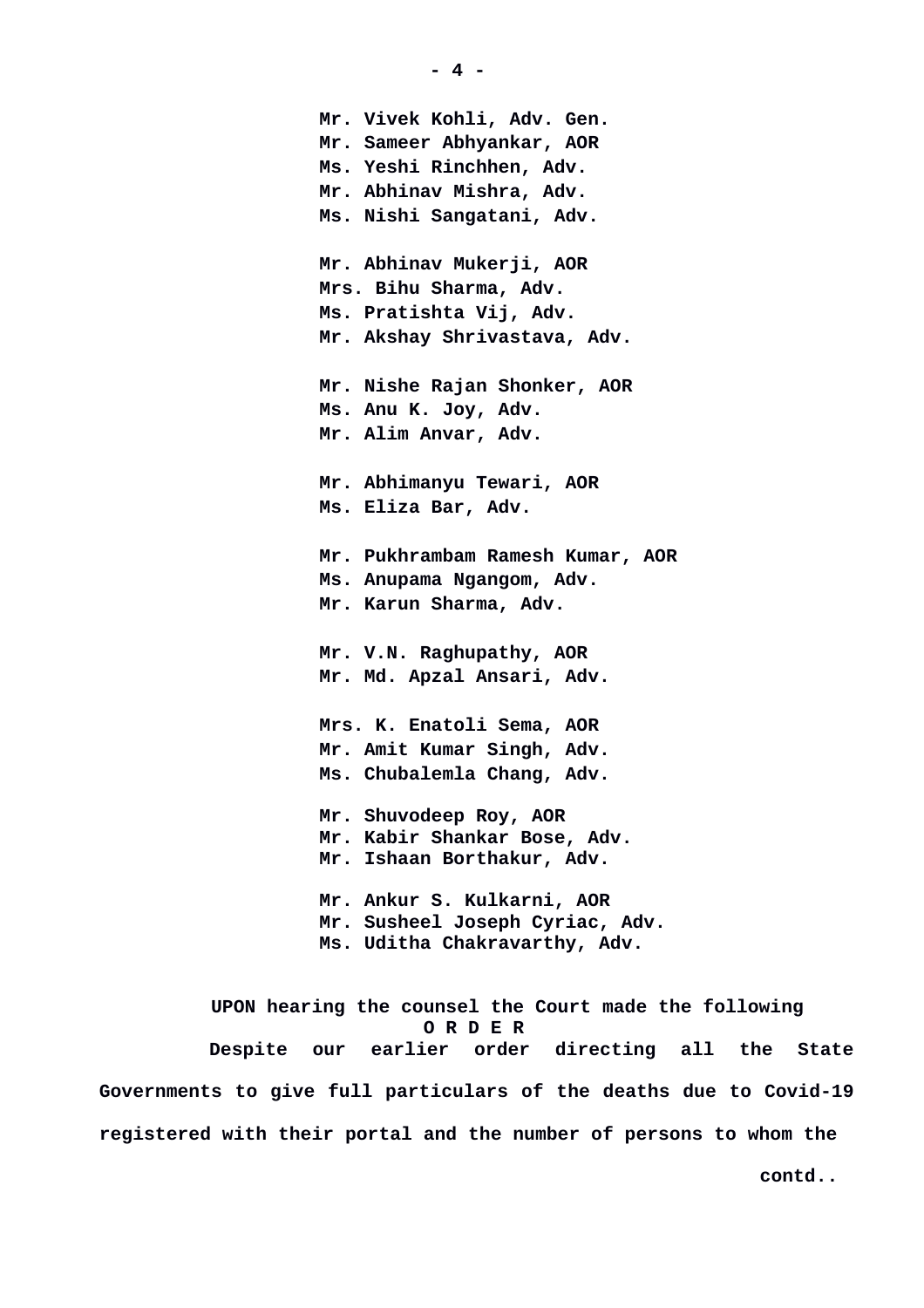**ex-gratia payment is made, it appears that most of the State Governments have given only Statistics and no full particulars are given to the respective State Legal Services Authorities. The object and purpose of our earlier order was to give full particulars and to see that at least with respect to those cases which are registered with the State Governments, if they have not approached the appropriate authority for compensation, the concerned Legal Services Authority will reach to them and see to it that they make an application and they act as a facilitator and as a bridge between the victim and State Authorities, as an ombudsman. Similarly, the particulars with respect to the orphans are also not given. We direct all the State Governments to give full particulars including the name, address, death certificate etc. and to whom compensation is already paid to the concerned State Legal Services Authority including the particulars with respect to the orphans within a period of one week from today failing which the matter shall be viewed very seriously. We also direct the concerned State Governments to appoint a dedicated officer, not below the rank of Deputy Secretary in the Chief Minister Secretariat as a Nodal Officer, who should be in constant touch with the Member Secretary of the concerned State Legal Services Authority so that the Member Secretary of the concerned State Legal Services Authority may coordinate with him and see to it that the applications are received from the eligible persons. The endeavour of the Legal Services Authority would be to reach to all those**

**- 5 -**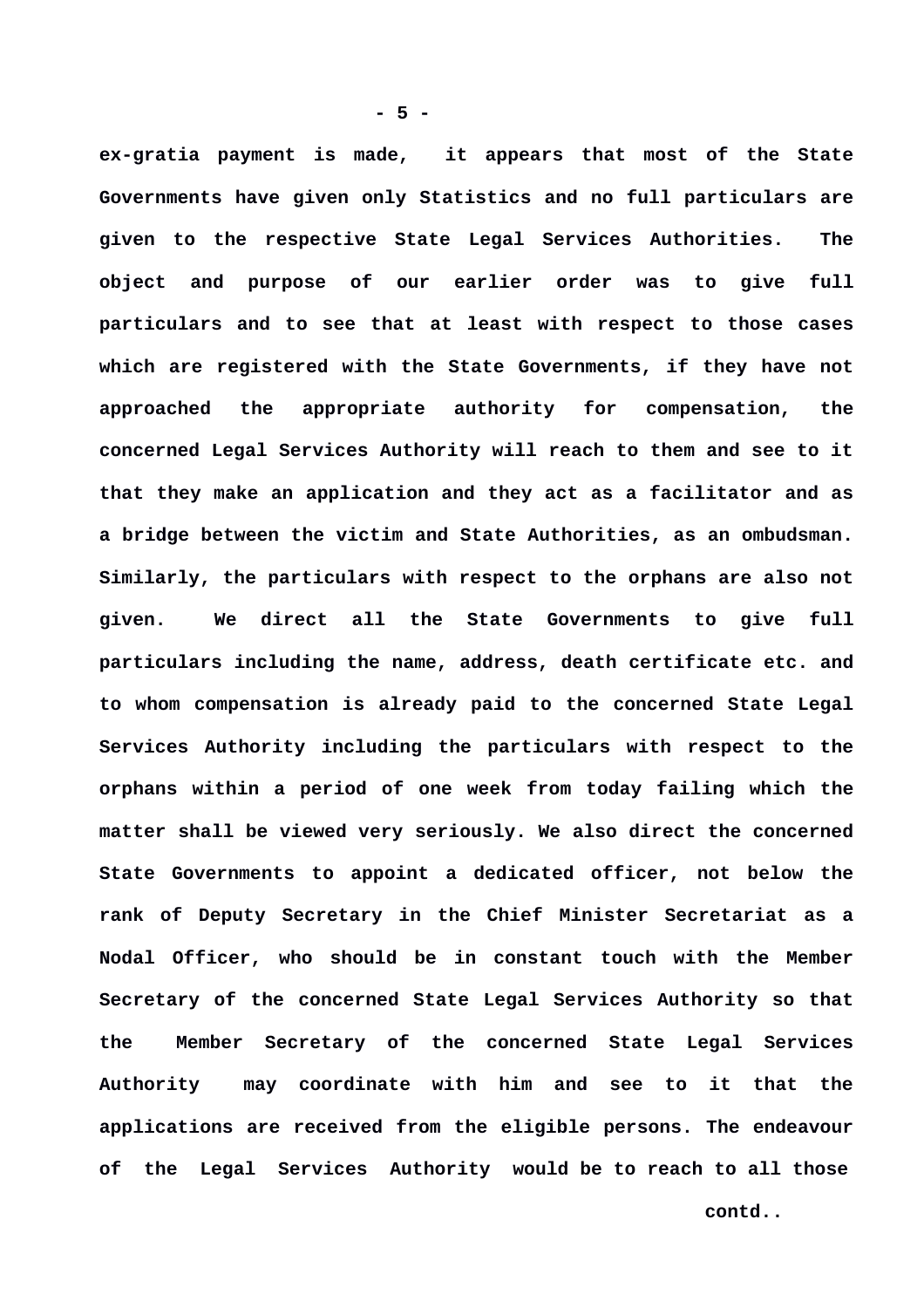**sufferers/victims who could not yet approach for whatever reason. As and when such particulars are given, on verification, if the Member Secretary finds that out of the deaths registered some of the kin/family members of those persons are yet not given compensation, the Member Secretary of the concerned State Legal Services Authority to reach to them through the Secretary, District Legal Services Authority/Secretary,Taluka Legal Services Authority through the para legal volunteers. Their function would be to facilitate those who could not approach for getting the compensation to make an application and to see to it that they get the compensation. Their role shall be as an ombudsman as a bridge between the victim and the Government. If there is any difficulty found by the Member Secretary, the State Legal Services Authority, they may immediately approach the concerned Nodal Officer who is to be appointed as observed hereinabove and all are directed to cooperate the Member Secretary, the State Legal Services Authority in the above process.**

**From the report which is submitted , it appears that in many of the States high number of applications are rejected. We again reiterate and direct that the applications shall not be rejected on the technical ground and if it is found that there is some technical glitch, the concerned State Governments/Authorities must give them one opportunity to cure the defects as the ultimate goal of the concerned State as a welfare State is to provide some solace and compensation to the concerned victim/family.** 

 **From the report submitted, it appears that so far as State of**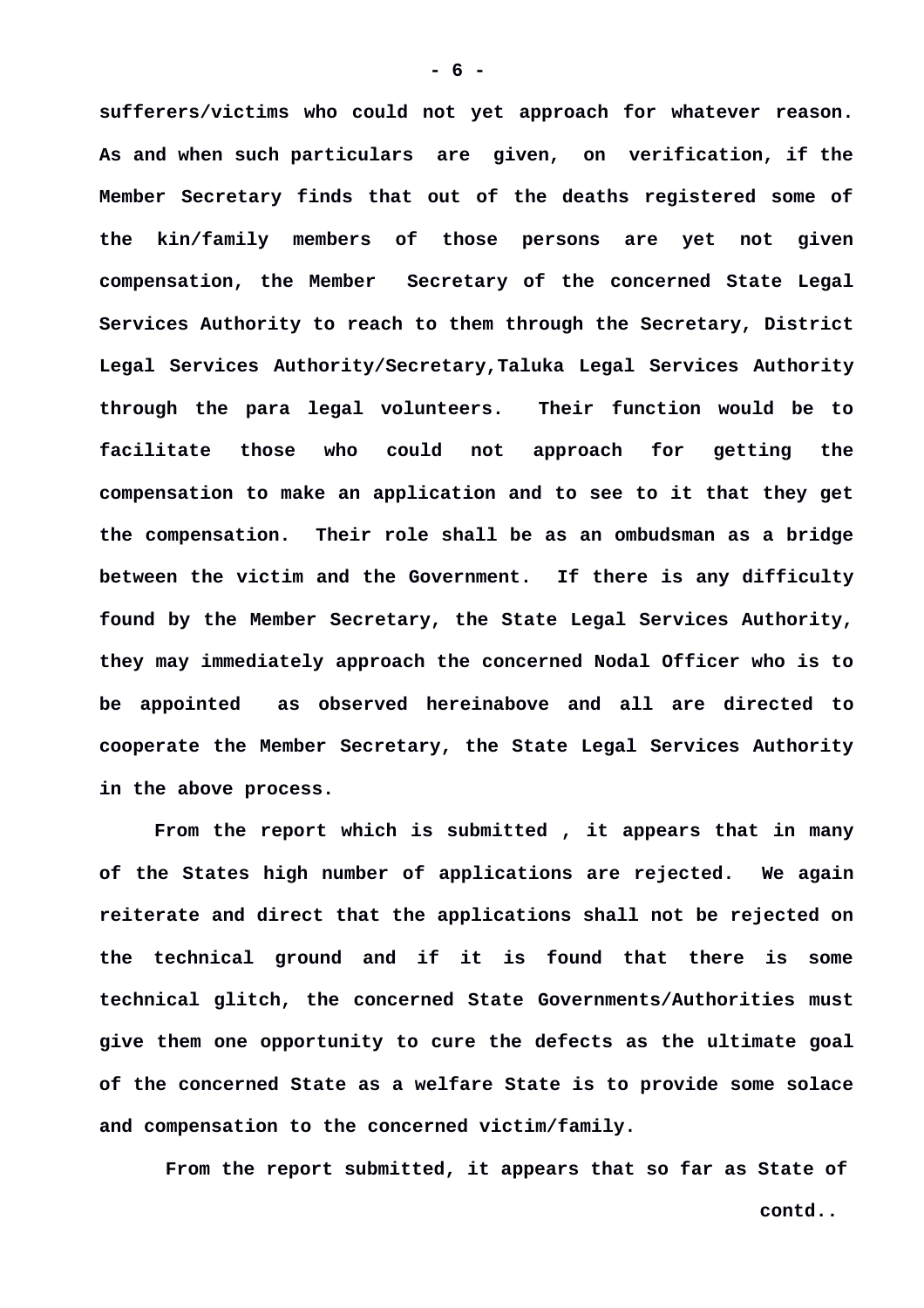**Maharashtra is concerned, 61,848 applications are rejected out of 2,27,107 applications/claims received. It is also reported that so far as State of Maharashtra is concerned, some applications are rejected on the ground that they are filed off-line. Rejection of the claim on the aforesaid ground is deprecated and it is in the teeth of the order passed by this Court earlier. All the State Governments have to consider the applications received on merits whether they are filed off-line or online. There shall not be any rejection of any claim on the ground that the same has been filed off-line. So, wherever claims are rejected more particularly in the State of Maharashtra on the ground that they are filed offline, the State Government is directed to review the decision within a period of one week from today and process those applications and pay the compensation to them on merits. The State of Maharashtra is directed to give full particulars of the claims/applications rejected along with the reasons to the Member Secretary, Legal Services Authority, Maharashtra within a period of one week from today who will scrutinize and consider the grounds on which the applications are rejected and if it is found that they are rejected on technical ground, he may in consultation with the Nodal Officer to be appointed, as observed hereinabove and see to it that those persons are given opportunity to rectify the mistake so that ultimately they can be paid the ex-gratia compensation by re-considering their applications.**

**Put up on 07.03.2022.**

**contd..**

**- 7 -**